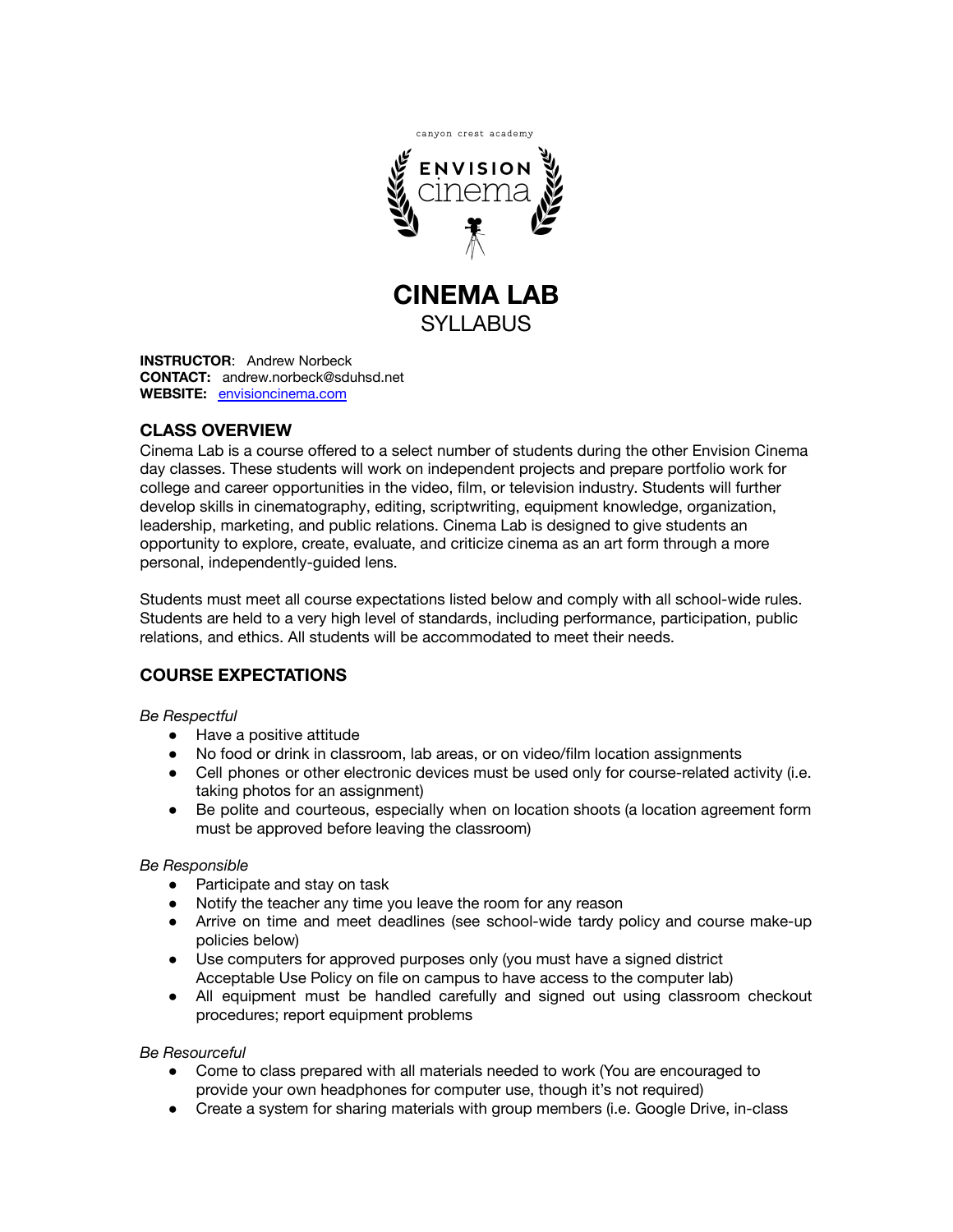file/folder for paperwork is provided)

- Be adaptive and stay productive if you hit a roadblock during a project
- Help others with minor production problems

### **COURSE GRADING**

Your grade will be determined solely on a point scale. Your final letter grade will be determined by the percentage of total possible points you have received throughout the quarter/term on all work. Please note: no extra credit is offered. Letter grades will be assigned to total point percentages as follows:

 $A = 89.5\% - 100\%$  $B = 79.5 \% - 89.4 \%$  $C = 69.5\% - 79.4\%$  $D = 59.5\% - 69.4\%$  $F = 0\% - 59.4\%$ 

**Group Work / Individual Effort** — Daily participation will be factored into individual grades. Much of the work completed in the Envision Cinema classes is produced in groups to help prepare students for real world collaborative work in the television and film industry. Students are required to be involved in ALL aspects of group projects, from start to finish. Students can individually lose points based on the following categories:

- Time Off Task (working on non-project related work, playing games/cell phone use)
- Unprepared (didn't bring materials, delays group by not having materials)
- Group Interference (distraction to group work being completed)
- Attendance (unexcused days missed from group project)

Students will receive a verbal warning if in danger of losing points and will be notified in writing if points have been lost.

## **ATTENDANCE, TARDIES, MAKEUP WORK**

Canyon Crest Academy has a strict policy on attendance and tardies which will be upheld in this classroom. Details can be found at <http://cc.sduhsd.net/Key-Info/Attendance/index.html>.

In regard to **tardies**, the policy exists as follows:

1st offense - Verbal Warning 2nd offense - Teacher contacts parent 3rd offense - Teacher refers student to a 2-hour Saturday School 4th offense - Teacher refers student to the alpha Assistant Principal

For all **absences**, it is the student's responsibility to discuss what will be missed with the teacher to find out if any assignments need to be completed. Students have three school days to submit any make-up work after an excused absence.

### **PRIMARY RESPONSIBILITIES**

#### **Portfolio**

Students will create a collection of video/film projects as described in the Portfolio document on the course website. These assignments will be largely self-guided and will give students an opportunity to develop their creativity in a range of filmmaking concentrations.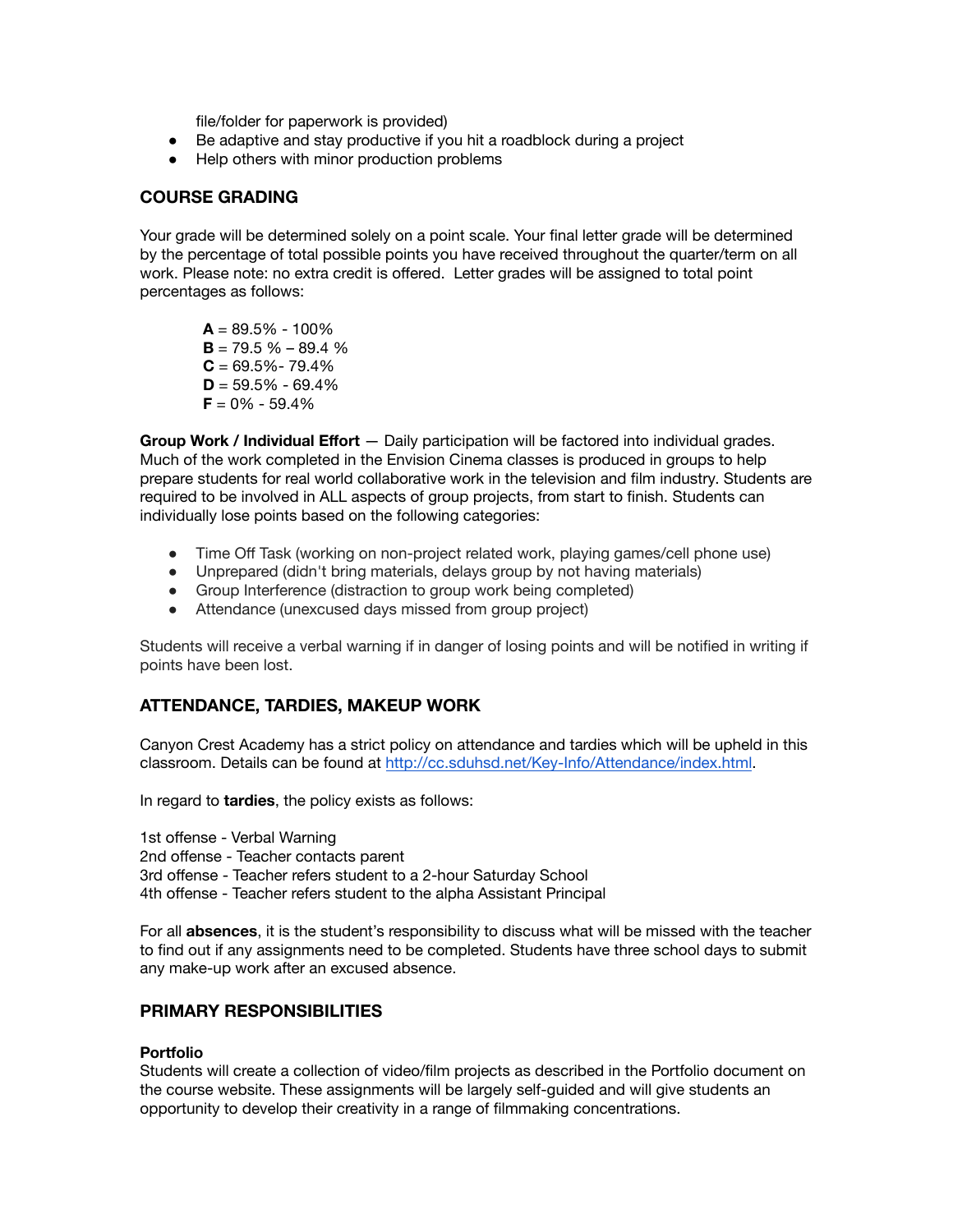#### **Day Class Assistance**

Cinema Lab students will regularly help with the Video/Film or Advanced Video/Film classes to troubleshoot minor technical issues, provide creative guidance, create instructional content or content for CCA-TV, check out equipment, and other assistance as needed by the teacher.

#### **Mid-Term / Final**

Portfolio completion will coincide with school designated midterm and final exam days. Students must be in class to receive credit on the scheduled date or notify the teacher before.

## **SDUHSD ACADEMIC HONESTY POLICY**

Honest behavior is an expectation for all students in the San Dieguito Union High School District. The purpose of this regulation is to create and maintain an ethical academic atmosphere. Specific types of academic dishonesty, which will not be tolerated, are defined below:

- Cheating on Tests Any intentional giving of or use of external assistance relating to an examination, test, or quiz without express permission of the teacher. This includes looking on another student's paper, sharing answers, or copying another student's paper.
- Fabrication any intentional falsification or invention of data, citation, or other authority in an academic exercise.
- Unauthorized Collaboration While collaboration is often encouraged, unauthorized collaboration is not permitted.
- Plagiarism Any intentional representation of another's ideas, words, or works as one's own. Plagiarism includes the misuse of published material, electronic material, and/or the work of other students. The original writer who intentionally shares his/her paper for another to copy, without the permission of the teacher, is also engaged in plagiarism.
- Alteration of Materials Any intentional and unauthorized alteration of student, teacher, or library materials.
- Forgery any unauthorized signing of another person's name to school related documents.
- Theft any theft of materials.
- Transfer of Unauthorized Materials any giving or selling of unauthorized materials.

Any alleged violation of this policy will be investigated thoroughly and appropriate disciplinary measures will be taken consistent with Board policy